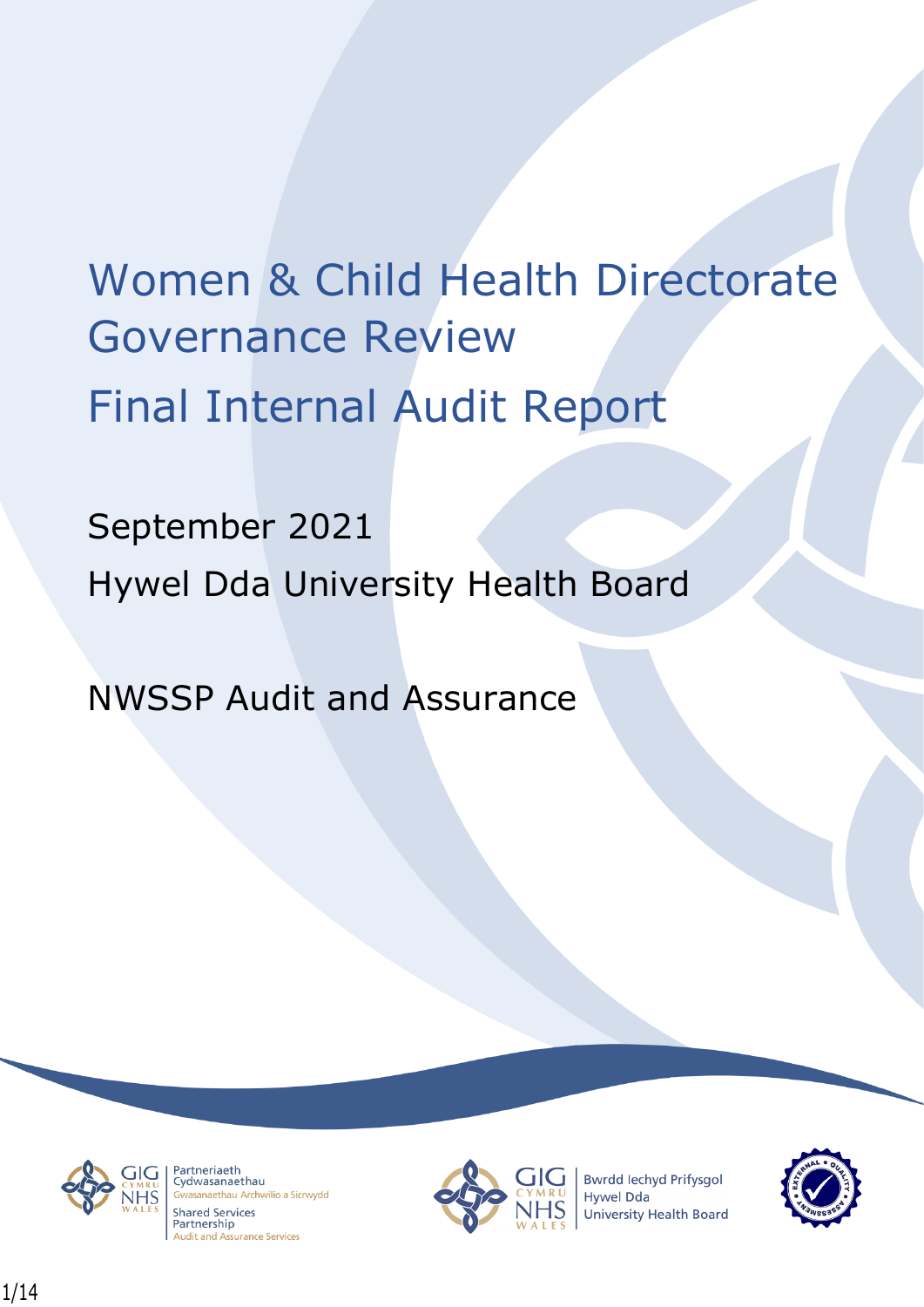## **Contents**

| Review reference:             | HDUHB-2122-21                              |
|-------------------------------|--------------------------------------------|
| Report status:                | Final                                      |
| Fieldwork commencement:       | 14th July 2021                             |
| Fieldwork completion:         | 6 <sup>th</sup> September 2021             |
| Draft report issued:          | 7 <sup>th</sup> September 2021             |
| Debrief meeting:              | 12 <sup>th</sup> August 2021               |
| Management response received: | 13 <sup>th</sup> September 2021            |
| Final report issued:          | 17th September 2021                        |
| Auditors:                     | Rhian Williams (Principal Auditor)         |
| Executive sign-off:           | Andrew Carruthers (Director of Operations) |
| Distribution:                 | Keith Jones (Director of Secondary Care)   |
|                               | Lisa Humphrey (Interim General Manager)    |
| Committee:                    | Audit & Risk Assurance Committee           |



Audit and Assurance Services conform with all Public Sector Internal Audit Standards as validated through the external quality assessment undertaken by the Institute of Internal Auditors

#### Acknowledgement

NHS Wales Audit & Assurance Services would like to acknowledge the time and co-operation given by management and staff during the course of this review.

#### Disclaimer notice - please note

This audit report has been prepared for internal use only. Audit & Assurance Services reports are prepared, in accordance with the Service Strategy and Terms of Reference, approved by the Audit Committee.

Audit reports are prepared by the staff of the NHS Wales Shared Services Partnership – Audit and Assurance Services, and addressed to Independent Members or officers including those designated as Accountable Officer. They are prepared for the sole use of the Hywel Dda University Health Board and no responsibility is taken by the Audit and Assurance Services Internal Auditors to any director or officer in their individual capacity, or to any third party.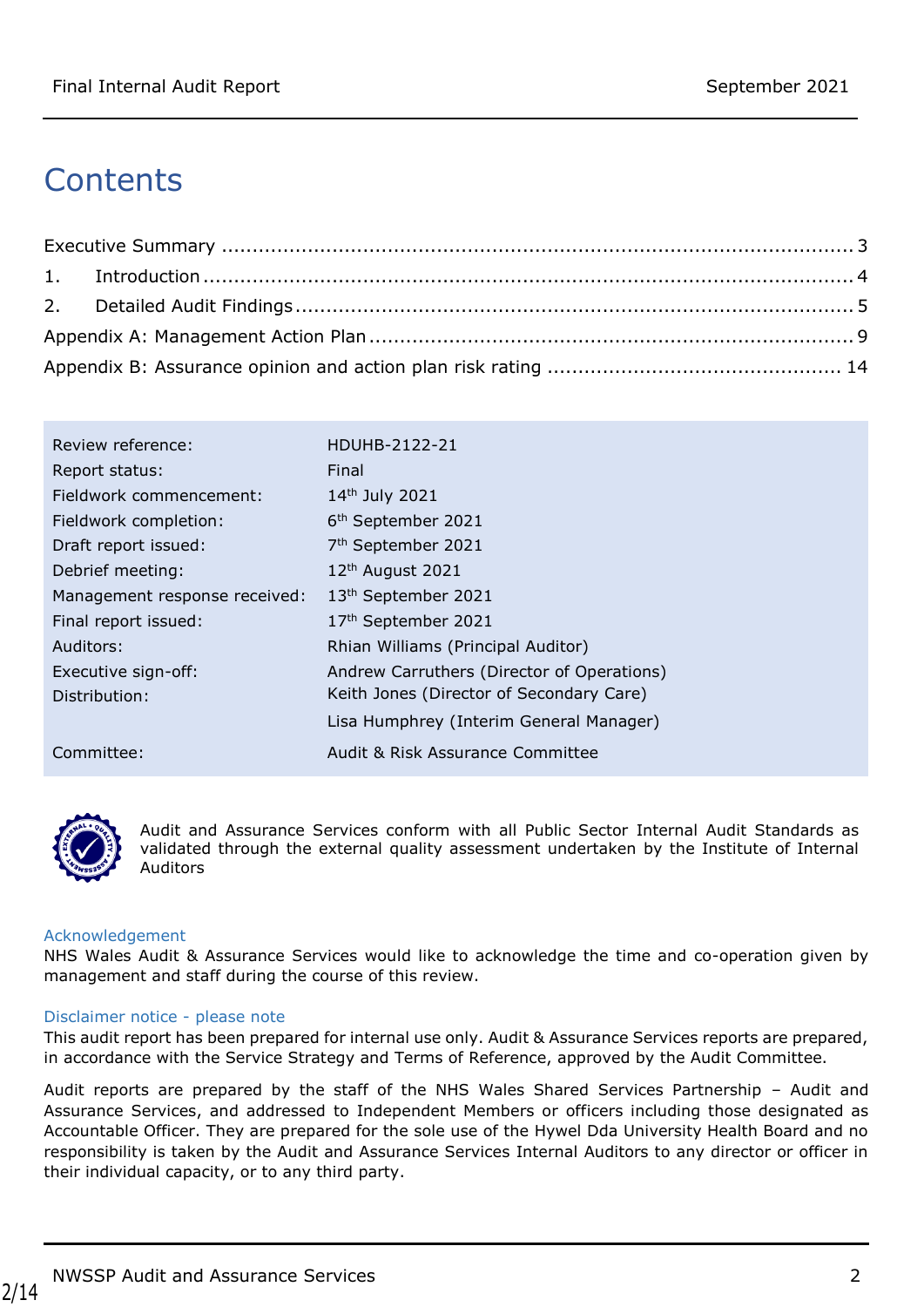### <span id="page-2-0"></span>Executive Summary

#### **Purpose**

The purpose of the review was to establish whether the Directorate governance structures follow the principles set out in the Health Board's system of assurance and support the management of key risks.

#### **Overview**

The Directorate has faced challenges and difficulties due to the Covid-19 pandemic over the past 18 months that has resulted in the refocus of operational duties through this period. During this ASSUrance summary<sup>1</sup> period the Directorate has maintained adequate governance structures and arrangements.

Overall, we identified no high priority issues for reporting in our review, although a number of medium priority findings were highlighted to further enhance the current arrangements, including governance reporting, updating of risk actions and identification financial saving schemes.

#### Report Classification

| Reasonable | Some matters require<br>management attention in<br>control design or compliance.<br>Low to moderate impact on<br>residual risk exposure until<br>resolved. | n/a |
|------------|------------------------------------------------------------------------------------------------------------------------------------------------------------|-----|

| Assurance objectives |                                                                 | Assurance   |
|----------------------|-----------------------------------------------------------------|-------------|
|                      | Governance Structures                                           | Reasonable  |
|                      | 2 Risk Management                                               | Reasonable  |
| 3                    | Declarations of Interest, Gifts,<br>Hospitality and Sponsorship | Reasonable  |
| 4                    | Financial Management                                            | Reasonable  |
|                      | 5 Incidents and Concerns                                        | Substantial |

| <b>Matters Arising</b>                                  | Assurance<br>Objective | Control<br>Design or<br>Operation | Recommendation<br>Priority |
|---------------------------------------------------------|------------------------|-----------------------------------|----------------------------|
| Terms of Reference                                      |                        | Operation                         | Medium                     |
| Reporting of Key Items                                  |                        | Operation                         | Medium                     |
| <b>Risk Register</b>                                    |                        | Operation                         | Medium                     |
| Register of Declaration of Staff Interests and<br>Gifts |                        | Operation                         | Medium                     |
| Saving Schemes                                          |                        | Operation                         | Medium                     |

 $\overline{\phantom{a}}$ 

 $1$  The objectives and associated assurance ratings are not necessarily given equal weighting when formulation the overall audit opinion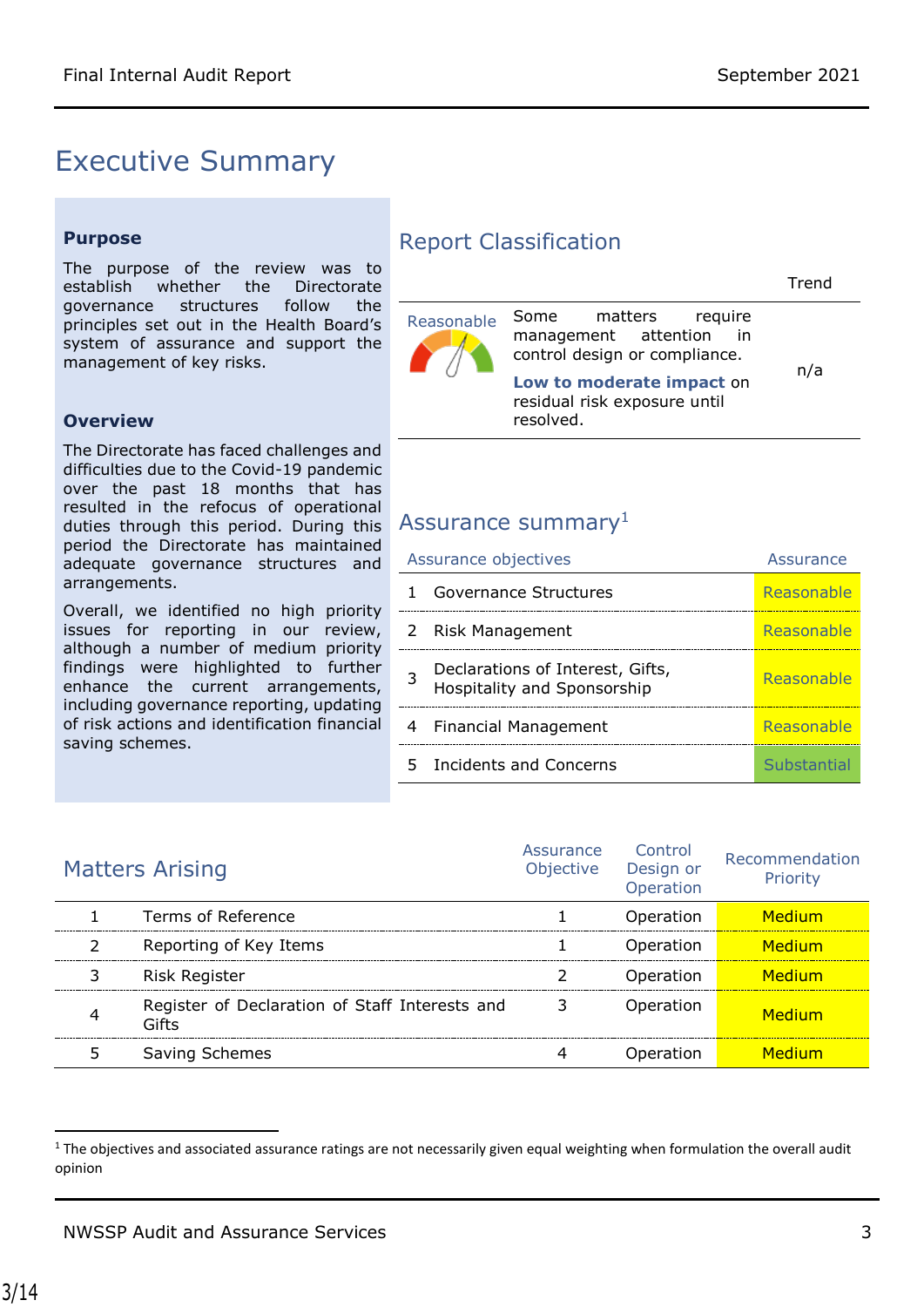### <span id="page-3-0"></span>1. Introduction

- 1.1 The governance review of the Women & Child Health (WCH) Directorate was completed in line with the 2021/22 Internal Audit Plan. The relevant Executive Director lead for the assignment was the Director of Operations.
- 1.2 The following inherent risks were considered during this review:
	- the directorate is not appropriately governed;
	- risks are not identified or addressed;
	- the financial position is not met; and
	- lessons learned are not captured and addressed.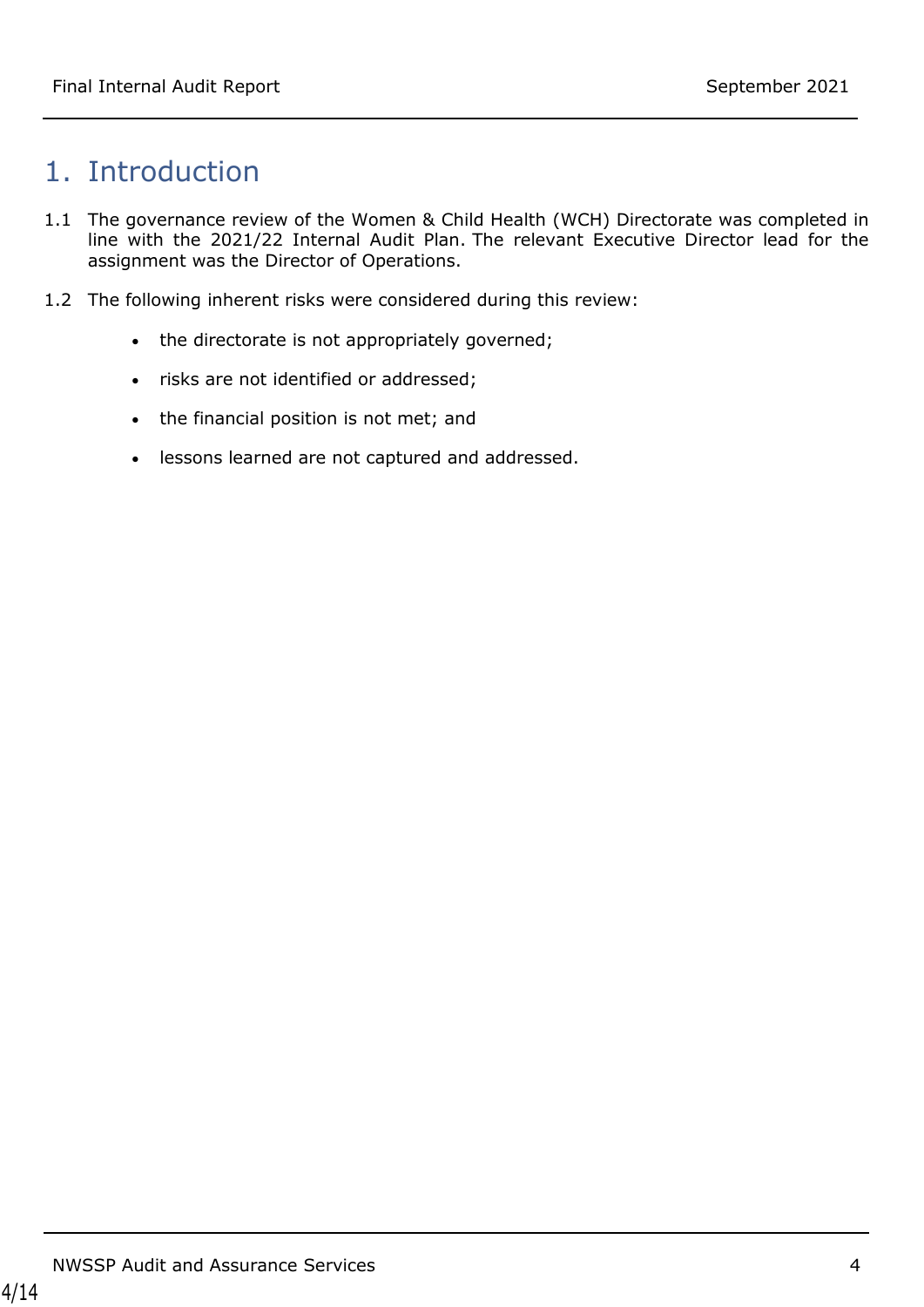### <span id="page-4-0"></span>2. Detailed Audit Findings

#### **Objective 1: The Directorate has appropriate governance structures, with key meetings having approved terms of reference, agendas, and work plans to provide assurance on key objectives and risk areas**

- 2.1 The WCH Directorate has an established Quality, Safety and Experience (QS&E) Group (acting as its main management group), which is supported by several sub-groups. A review of agendas and papers for the period April to June 2021 confirmed that monthly meetings were being undertaken with key members in attendance that met quorate.
- 2.2 A terms of reference (ToR) for the OS&E Group was in place that described its purpose, objectives, membership, attendees and operating arrangements. However, a review of the ToR highlighted the following:
	- The ToR was not dated and a review date was not specified either.
	- There was no reference detailing the sub-groups responsible for reporting into the QS&E Group in the ToR. **[Matter Arising 1]**
- 2.3 Whilst we noted that there was no annual work plan for the QS&E Group, we did note that the key standing items had been identified around governance, patient experience, quality, health and safety, external reporting, research and development, risks and safeguarding. A review of the papers for the period April to June 2021 confirmed the reporting against key standing items.
- 2.4 However, with the QS&E Group operating as the directorate's main management group, other key items such as finance, workforce and performance were not reported or discussed during the period tested nor reflected in the QS&E Group ToR. **[Matter Arising 2]**

| 2.5 A review was undertaken of the following Directorate sub-groups ToR and minutes and the |
|---------------------------------------------------------------------------------------------|
| following noted:                                                                            |

| <b>SUB GROUP/ FORUM</b>                                      | <b>VALID TOR</b> | <b>SET PURPOSE/</b><br><b>OBJECTIVE</b> | <b>FREQUENCY OF</b><br><b>MEETINGS</b> |
|--------------------------------------------------------------|------------------|-----------------------------------------|----------------------------------------|
| Midwifery & Women's Services -<br>Antenatal/ Postnatal Forum | N <sub>o</sub>   | $\qquad \qquad -$                       | Monthly                                |
| Paediatric Services - Assurance<br><b>Scrutiny Meeting</b>   | Yes              | Yes                                     | Monthly                                |
| Sexual Health - Sub OS&E Group                               | <b>Yes</b>       | Yes                                     | Bi-Monthly                             |
| Risk Management Group                                        | N <sub>o</sub>   |                                         | Bi-Monthly                             |
| <b>Complaints Working Group</b>                              | Yes              | Yes                                     | Bi-Monthly                             |

2.6 A review of the QS&E sub-groups and forums identified two instances where a ToR was unable to be located – Midwifery & Women's Services Antenatal/ Postnatal Forum and the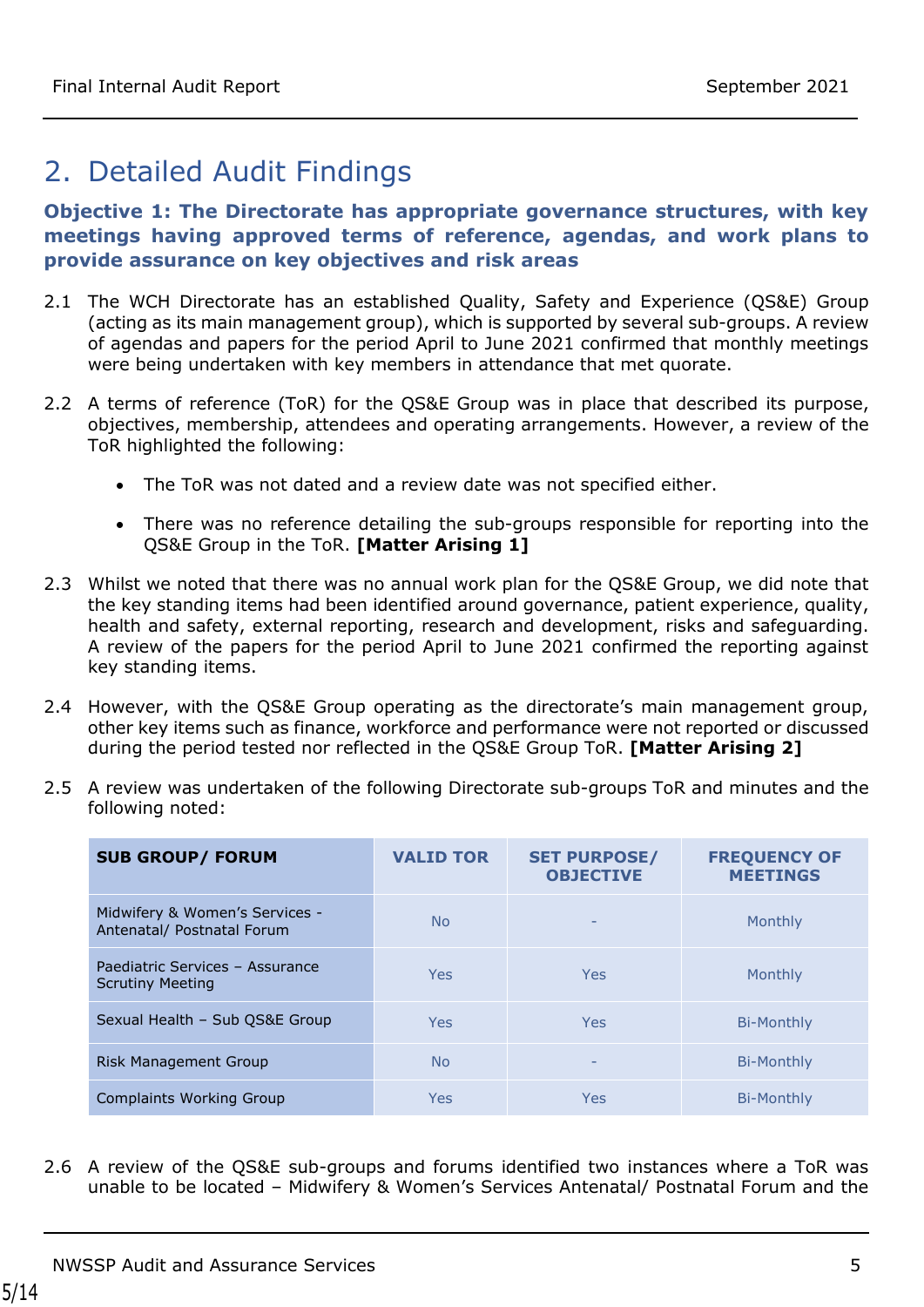Risk Management Group; whilst the ToR for the Paediatric Services Assurance Scrutiny meetings was due for review in July 2021. **[Matter Arising 1]**

#### Conclusion:

2.7 This has resulted in a Reasonable assurance rating.

#### **Objective 2: A risk management process is in place that ensures risks are appropriately identified, assessed, recorded, and escalated.**

- 2.8 The Directorate holds a bi-monthly Risk Management Group specifically to review and scrutinise current and new risks, the actions put in place to mitigate the risks and updates in order to track progress. The risk register is then presented at the QS&E Group to inform the Directorate of new risks and progress.
- 2.9 We can confirm that the Directorate risk registers are a standing agenda item at the monthly Directorate QS&E Group meetings. A review of the QS&E Group minutes and papers between March and June 2021 confirmed that SBAR reports had been presented together with the risk registers at each meeting for discussion, with updates on actions taken to mitigate risks evident.
- 2.10 A review of the latest directorate risk register was undertaken to establish whether progress actions had been updated or closed. Every progress action is allocated a date for completion set by the Directorate. Of the 18 risks recorded on the Directorate's risk register, as at June 2021, seven risks had progress actions that had expired their set completion date and no update had been provided. **[Matter Arising 3]**

#### Conclusion:

2.11 The findings above have resulted in a Reasonable assurance rating.

#### **Objective 3: The requirements of the declaration of interests, gifts, hospitality, and sponsorship has been implemented within the Directorate.**

- 2.12 We undertook a review of the 2020/21 Health Board's registers of Staff Interests and Register of Gifts, Hospitality and Sponsorship to identify whether the Directorate had actively contributed to them.
- 2.13 The Health Board's *Standards of Behaviour Policy* requires specified groups of staff, senior members of staff are required to submit a declaration of interest form. We took a sample of five senior Directorate staff members and checked the Register of Staffs Interests for submission of their form. Of the five senior Directorate staff members listed on the staff interests register, one individual had not submitted a Declaration of Interest form. In addition, a review of the Register of Gifts Hospitality and Sponsorship showed no entries of gifts, sponsorships or hospitality had been recorded for staff within the Directorate. **[Matter Arising 4]**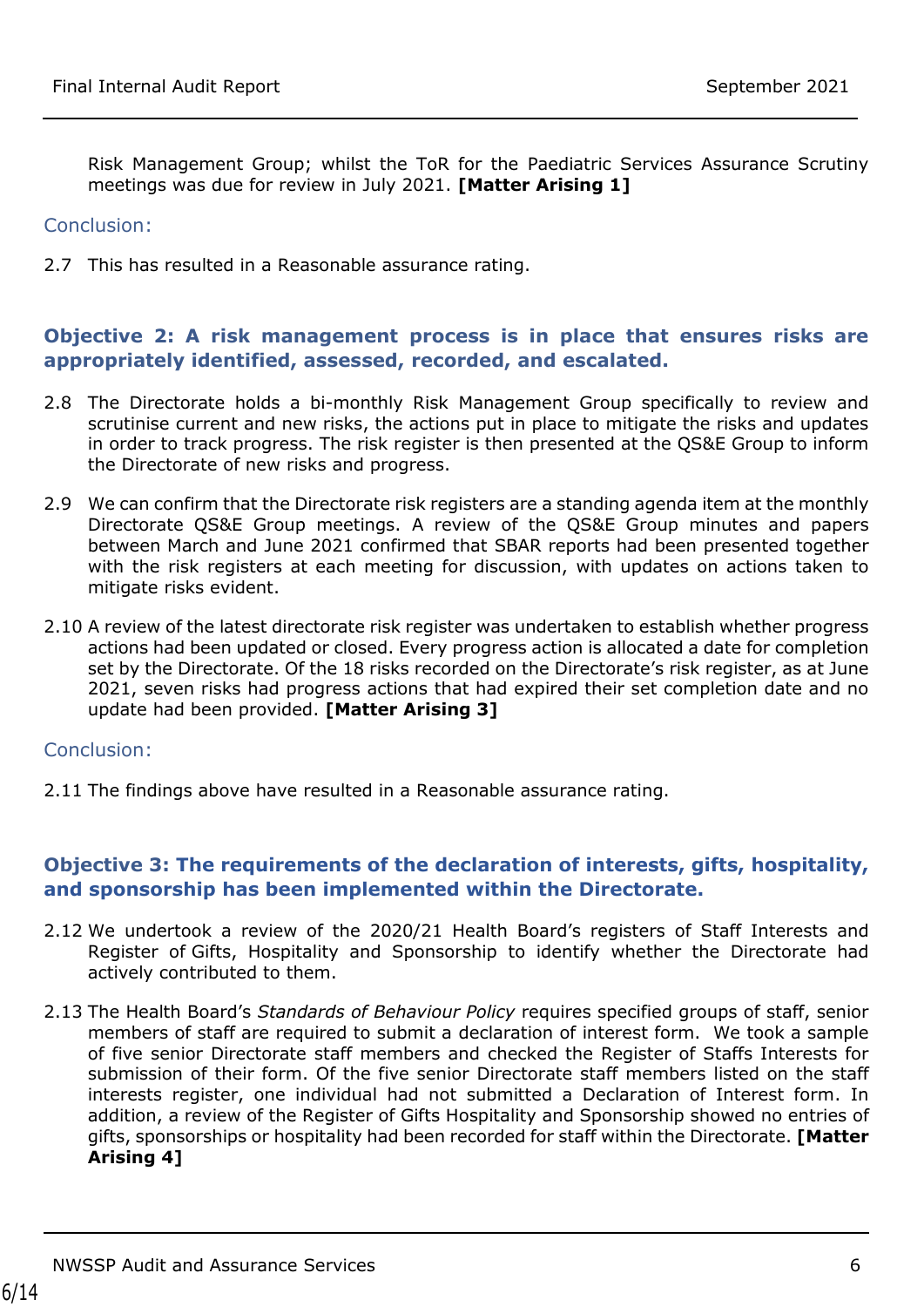#### Conclusion:

2.14 The above finding has resulted in a Reasonable assurance rating.

#### **Objective 4: Appropriate financial management arrangements are in place within the Directorate, including compliance with an up-to-date scheme of delegation.**

- 2.15 We can confirm that the structure of the Directorate is based on the scheme of delegation set out in the Health Board Standing Orders and Standing Financial Instructions and budget holders' roles and responsibilities are defines within the Health Board Standing Financial Instructions.
- 2.16 We can confirm that the financial position of the Directorate was discussed by the Service Delivery Managers together with the Senior Finance Business Partner on a weekly basis, with ad-hoc meetings also taking place at service level with the Senior Finance Business Partner. These are informal meetings with no formal minutes recorded.
- 2.17 The Directorate receives a monthly report that details the Directorate's financial position including actual and forecasted spend, key overspend and other variance to the budget. The Directorate's financial position as at Month 3 highlighted a £62k overspent, with a forecasted overspend for the year of £641k, against an annual budget of £40.4m.
- 2.18 Whilst actions were listed to address the current in-year overspend, specific savings schemes had not been identified to address the overall Directorate deficit reflecting the service pressures during the Covid-19 pandemic. However, a review of potential savings schemes are due to be identified by the Directorate by September 2021. **[Matter Arising 5]**

#### Conclusion:

2.19 The findings above has resulted in a Reasonable assurance rating.

#### **Objective 5: The Directorate has appropriate processes in place to ensure actions are taken as a result of incidents and concerns.**

- 2.20 The Directorate has established a Complaints Working Group, which meets on a bi-monthly basis, to review and scrutinise all received incidents and complaints recorded on the Datix system. The group is attended by key Directorate staff including service managers and a member of the Concerns Team. The work undertaken within this group feeds into the QS&E Group
- 2.21 We can confirm that incidents and concerns are a standing agenda item on the Directorate QS&E Group meetings. Review of the QS&E Group minutes for the period April to June 2021 confirmed that incidents and complaints were discussed, monitored, and closed off when necessary.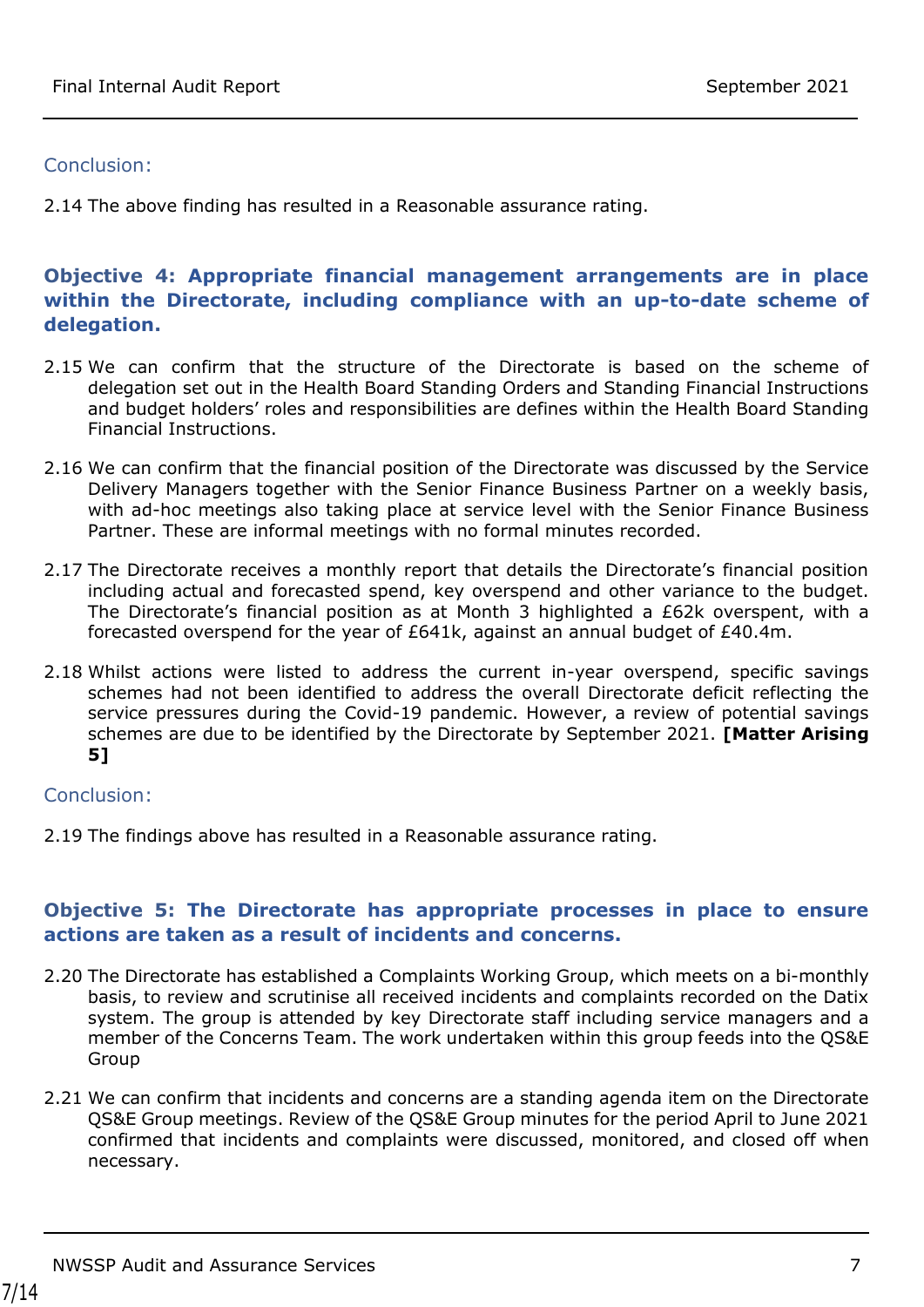### Conclusion:

2.22The findings above has resulted in a Substantial assurance rating.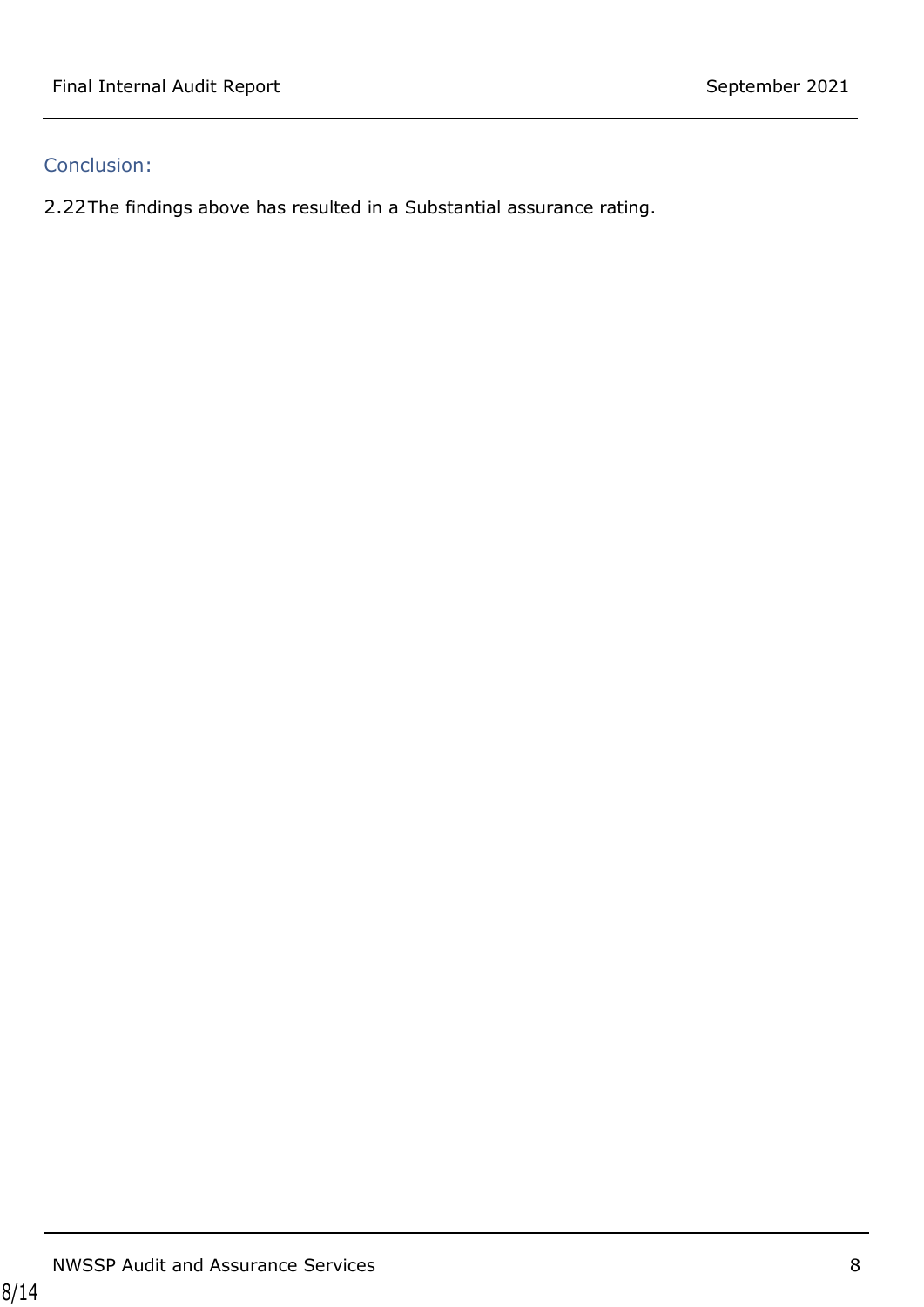### Appendix A: Management Action Plan

<span id="page-8-0"></span>

| Matter Arising 1: Terms of Reference (Operation)                                                                                                                                                                                                                                                                                                                                                                                                                                           |                                    | <b>Impact</b>                                                           |
|--------------------------------------------------------------------------------------------------------------------------------------------------------------------------------------------------------------------------------------------------------------------------------------------------------------------------------------------------------------------------------------------------------------------------------------------------------------------------------------------|------------------------------------|-------------------------------------------------------------------------|
| Review of the WCH Directorate QS&E Group ToR highlighted the lack of an approval and review<br>date, whilst there was no reference detailing the sub-groups responsible for reporting into the<br>group.<br>We also identified two instances where a ToR was unable to be located for Midwifery & Women's<br>Services Antenatal/ Postnatal Forum and the Risk Management Group; whilst the ToR for the<br>Paediatric Services Assurance Scrutiny meetings was due for review in July 2021. |                                    | Potential risk of:<br>the directorate is not<br>appropriately governed. |
| <b>Recommendations</b>                                                                                                                                                                                                                                                                                                                                                                                                                                                                     |                                    | <b>Priority</b>                                                         |
| Management should ensure complete and accurate terms of reference for the QS&E Group and<br>supporting sub-groups are maintained and approved.                                                                                                                                                                                                                                                                                                                                             | <b>Medium</b>                      |                                                                         |
| <b>Agreed Management Action</b>                                                                                                                                                                                                                                                                                                                                                                                                                                                            | <b>Target Date</b>                 | <b>Responsible Officer</b>                                              |
| The QS&E Group ToR is currently being updated to reflect the actions required<br>which will include the sub groups responsible for reporting into the group.                                                                                                                                                                                                                                                                                                                               | 30 <sup>th</sup> September<br>2021 | Lisa Humphrey                                                           |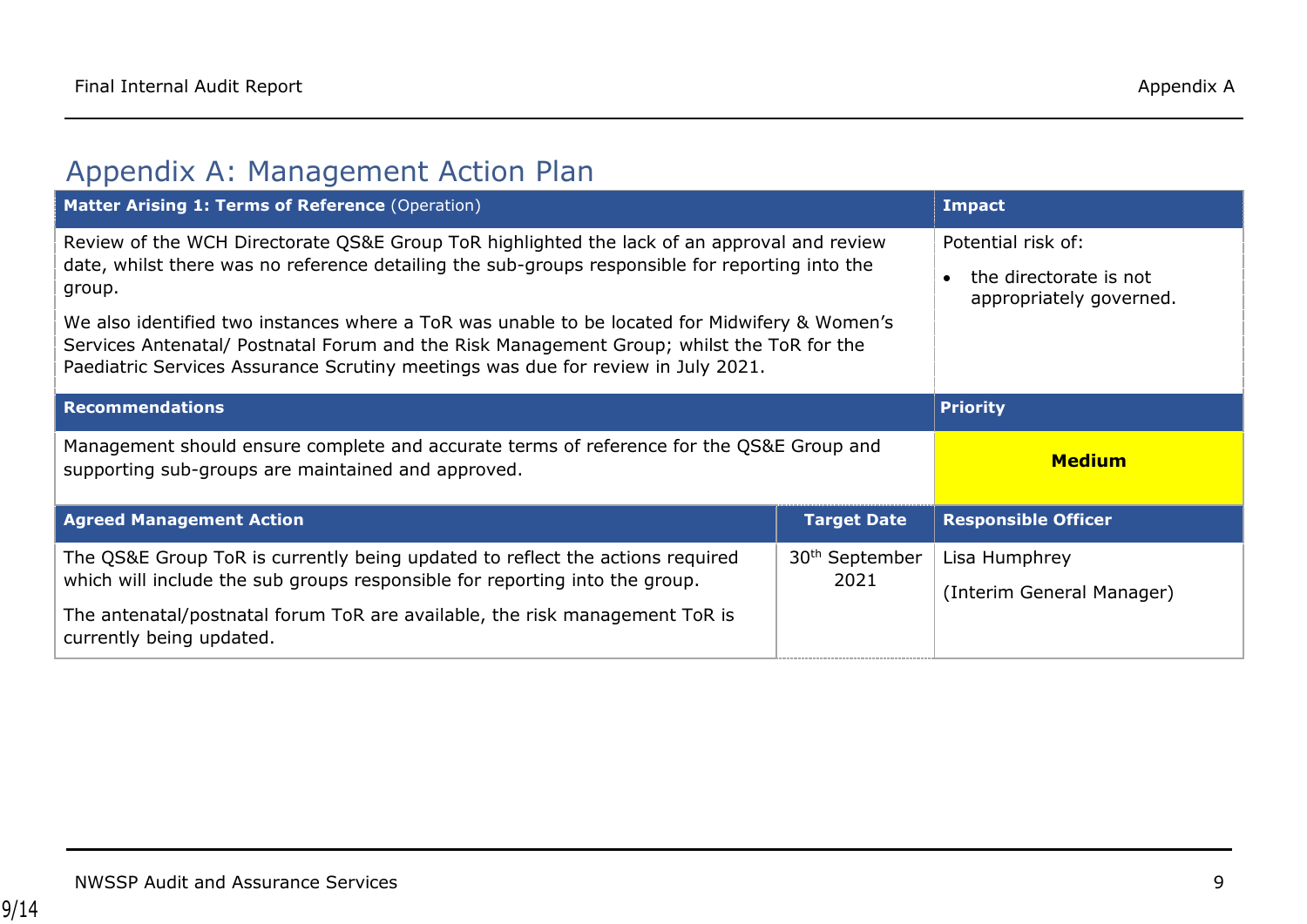| <b>Matter Arising 2: Reporting of Key Items (Operation)</b>                                                                                                                                                                                        |                                    | <b>Impact</b>                                               |
|----------------------------------------------------------------------------------------------------------------------------------------------------------------------------------------------------------------------------------------------------|------------------------------------|-------------------------------------------------------------|
| The QS&E Group is currently operating as the Directorate's main management group. However, key<br>items such as finance, workforce and performance were not reported or discussed during the period<br>tested nor reflected in the QS&E Group ToR. |                                    | Potential risk of:<br>the financial position is not<br>met. |
| <b>Recommendations</b>                                                                                                                                                                                                                             |                                    | <b>Priority</b>                                             |
| Management should review current reporting arrangements to ensure key items such as finance,<br>workforce and performance are regularly reported to the directorate's management group.                                                            | <b>Medium</b>                      |                                                             |
| <b>Agreed Management Action</b>                                                                                                                                                                                                                    | <b>Target Date</b>                 | <b>Responsible Officer</b>                                  |
| The directorate will establish a formal operational business meeting where<br>workforce, finance and performance will be discussed, with the outcome of that<br>meeting reflected in the monthly QS&E meeting.                                     | 30 <sup>th</sup> September<br>2021 | Lisa Humphrey<br>(Interim General Manager)                  |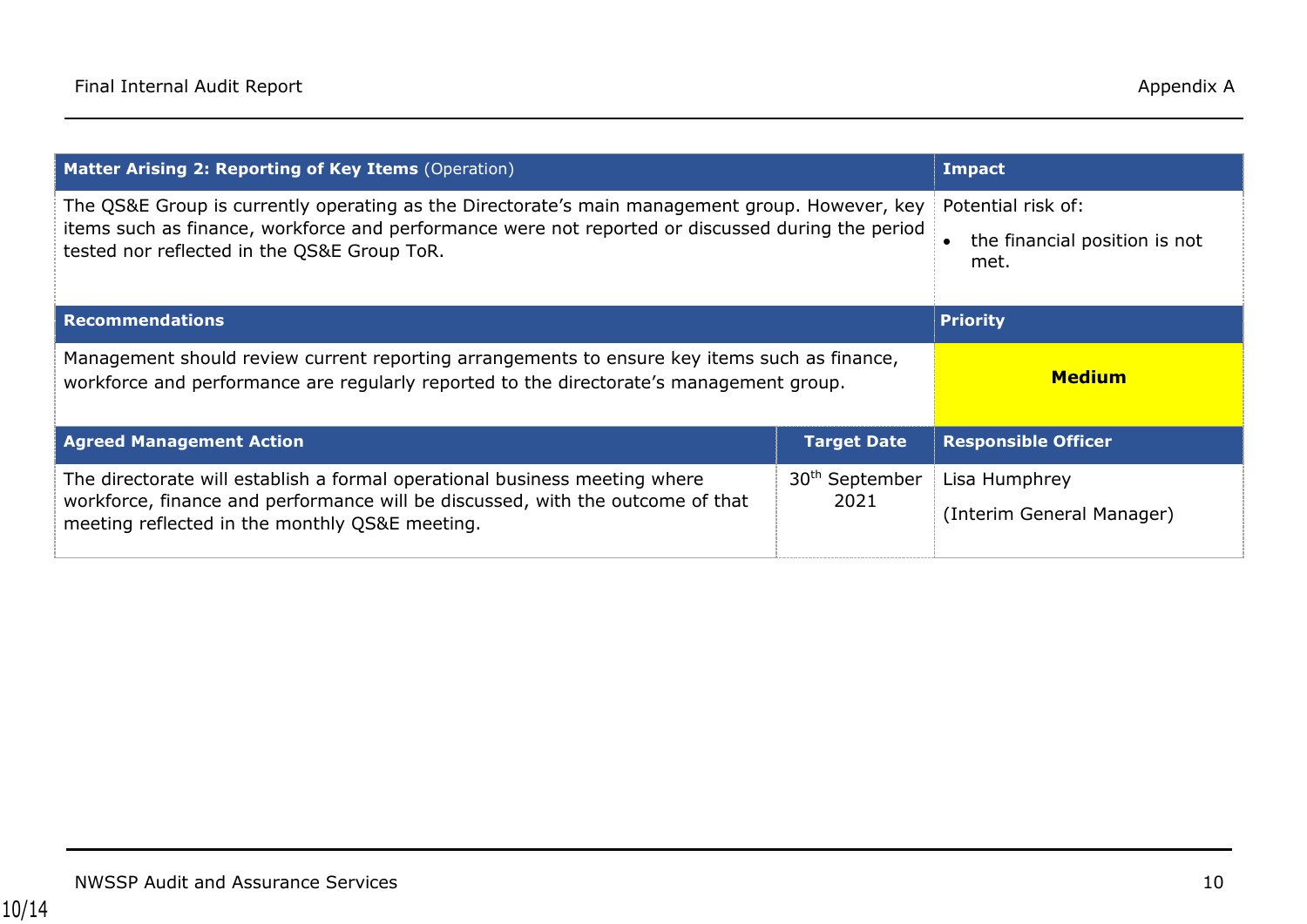| Matter Arising 3: Risk Register (Operation)                                                                                                                                                   |                                    | <b>Impact</b>                                                   |
|-----------------------------------------------------------------------------------------------------------------------------------------------------------------------------------------------|------------------------------------|-----------------------------------------------------------------|
| Of the 18 risks recorded on the Directorate's risk register, as at June 2021, seven risks had<br>progress actions that had expired their set completion date and no update had been provided. |                                    | Potential risk of:<br>risks are not identified or<br>addressed. |
| <b>Recommendations</b>                                                                                                                                                                        | <b>Priority</b>                    |                                                                 |
| Management must ensure the progress of actions recorded on the Directorate's risk register are<br>updated and reviewed on a regular basis.                                                    |                                    | <b>Medium</b>                                                   |
| <b>Agreed Management Action</b>                                                                                                                                                               | <b>Target Date</b>                 | <b>Responsible Officer</b>                                      |
| All risks on the directorates risk register will be reviewed and updated<br>appropriately via the risk management group and reported and received via the                                     | 30 <sup>th</sup> September<br>2021 | Lisa Humphrey<br>(Interim General Manager)                      |
| directorate QS&E Group.                                                                                                                                                                       |                                    |                                                                 |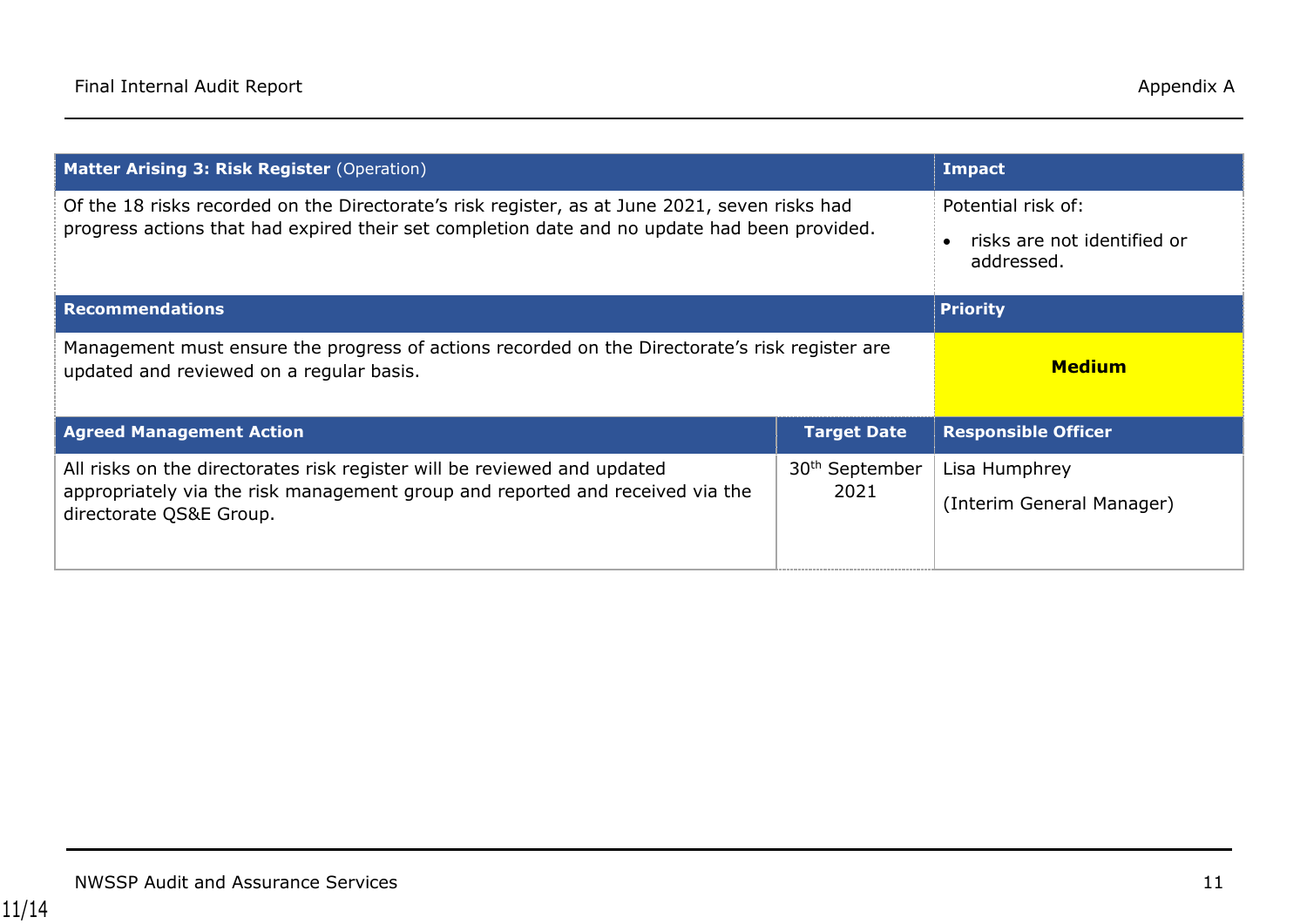| Matter Arising 4 : Register of Declaration of Staff Interests and Gifts (Operation)                                                                                                                                                                                                                                                                                                                                 |                                    | <b>Impact</b>                                                           |
|---------------------------------------------------------------------------------------------------------------------------------------------------------------------------------------------------------------------------------------------------------------------------------------------------------------------------------------------------------------------------------------------------------------------|------------------------------------|-------------------------------------------------------------------------|
| Of the five senior Directorate staff members listed on the staff interests register, one individual had<br>not submitted a Declaration of Interest form, whilst a review of the Register of Gifts Hospitality and<br>Sponsorship showed no entries of gifts, sponsorships or hospitality had been recorded by staff<br>within the Directorate.                                                                      |                                    | Potential risk of:<br>the directorate is not<br>appropriately governed. |
| <b>Recommendations</b>                                                                                                                                                                                                                                                                                                                                                                                              | <b>Priority</b>                    |                                                                         |
| Management must ensure all employees comply with the Standards of Behaviour Policy, including:<br>the completion of a declaration of interest form (including a nil return if relevant) by senior<br>Directorate staff for inclusion on the register of interests; and<br>all gifts, sponsorships and hospitality received by the Directorate are submitted for registration<br>on the relevant corporate register. | <b>Medium</b>                      |                                                                         |
| <b>Agreed Management Action</b>                                                                                                                                                                                                                                                                                                                                                                                     | <b>Target Date</b>                 | <b>Responsible Officer</b>                                              |
| All senior staff have now submitted their declarations of interest. There are no<br>gifts, sponsorships and hospitality to be submitted for registration.                                                                                                                                                                                                                                                           | 30 <sup>th</sup> September<br>2021 | Lisa Humphrey<br>(Interim General Manager)                              |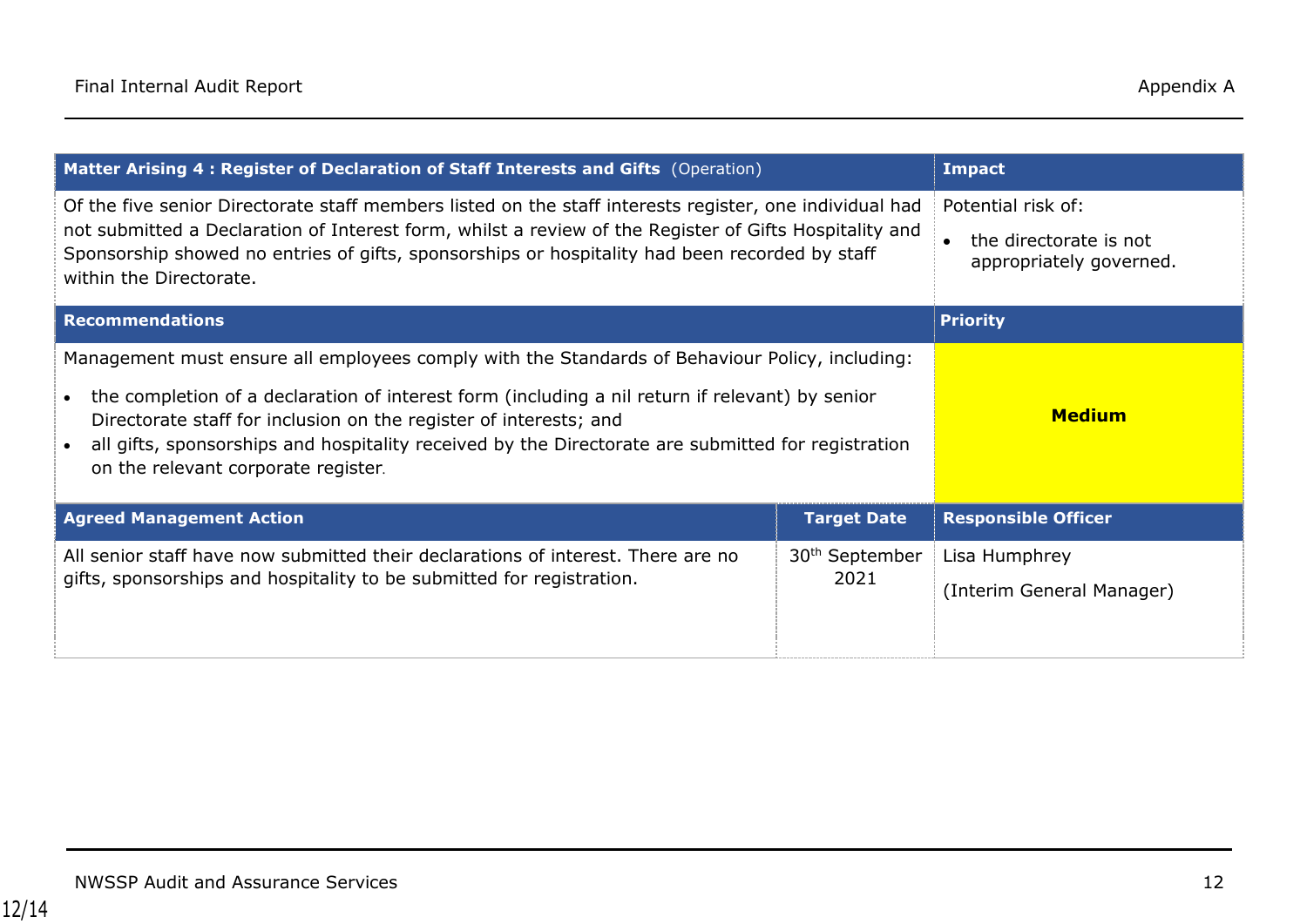| <b>Matter Arising 5: Saving Schemes (Operation)</b>                                                                                                                                                                                                                                                                                           |                                                             | <b>Impact</b>                              |
|-----------------------------------------------------------------------------------------------------------------------------------------------------------------------------------------------------------------------------------------------------------------------------------------------------------------------------------------------|-------------------------------------------------------------|--------------------------------------------|
| Whilst actions were listed to address the current in-year overspend, specific savings schemes had<br>not been identified to address the overall Directorate deficit reflecting the service pressures during<br>the Covid-19 pandemic. A review of potential savings schemes are due to be identified by the<br>Directorate by September 2021. | Potential risk of:<br>the financial position is not<br>met. |                                            |
| <b>Recommendations</b>                                                                                                                                                                                                                                                                                                                        | <b>Priority</b>                                             |                                            |
| Management should ensure a review and identification of potential saving schemes is undertaken to<br>contribute to addressing the Directorate's financial deficit.                                                                                                                                                                            | <b>Medium</b>                                               |                                            |
| <b>Agreed Management Action</b>                                                                                                                                                                                                                                                                                                               | <b>Target Date</b>                                          | <b>Responsible Officer</b>                 |
| A review of savings schemes is being undertaken within the directorate and will<br>be complete by 21 <sup>st</sup> September.                                                                                                                                                                                                                 | 30 <sup>th</sup> September<br>2021                          | Lisa Humphrey<br>(Interim General Manager) |